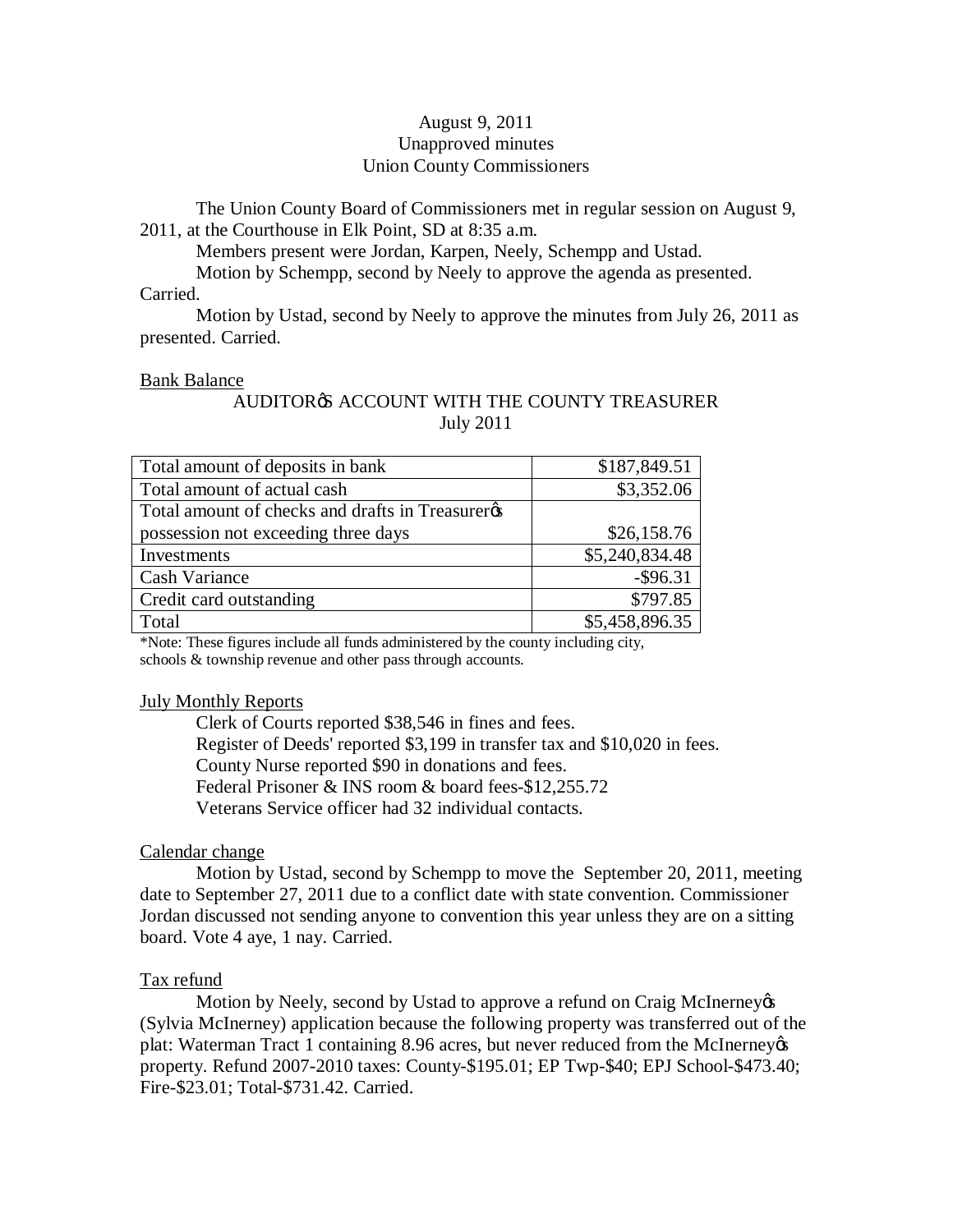### Cash Transfer

Motion by Ustad, second by Neely to transfer cash to EMA for \$32,171 as budgeted for the normal annual expenditures. Carried.

### Personnel

Motion by Neely, second by Schempp to accept the resignation for Michael Lenz, pt jailer, effective July 31, 2011. Carried. Motion by Schempp, second by Ustad to approve the new-hire Shadrick Wulf, part-time jailer effective August 8, 2011. @ 12.06 per hour. Carried.

# Update

Jim Wennblom gave the board an update on the telephone system.

### Interviews

The board interviewed applicants for the position of Director of Equalization Motion by Ustad, second by Neely to enter executive session for personnel at 9:15. Carried. Chairman declared the board out of executive session at 10:00 a.m.

# EMA/PWA

PWA Roggow met with the board to discuss various matters. (budget, GSA contracts)

# Bid Results

PWA Roggow presented the results of the bid letting held on August 8, 2011 for CR#25 Asphalt Overlay. The bids were tabulated as follows: Double H Asphalt from Tea, SD- \$66.85; Knife River, Sioux City, Ia- \$62.46. On the recommendation of PWA Roggow, a motion by Schempp, second by Ustad to accept the low bid from Knife River for \$62.46 per ton for asphalt in place. Carried.

# Public Nuisance Hearing

A public nuisance hearing was held on the property of Donald and Peggy Larsen on Lot A SW Corner, SW1/4 29-95-50 and 1 Acre SE Corner SE1/4 30-95-50. Donald Larsen was present for hearing. The conditions that were discussed in a prior meeting were brought forth: dismantled vehicles, trailers, scrap lumber, Building on Lot A is in dilapidated condition, vehicles (trailers/boats) are in the county right-of-way. Public concerns were heard. Motion by Jordan, second by Ustad that the property owner has 30 days to remedy the situation including all unlicensed vehicles on the property be removed, dilapidated building be safe and attractive, move all vehicles and fence out of right-of-way, Repair the right-of-way and plant in grass, no parking vehicles on the road. Carried.

# City of Alcester Annexation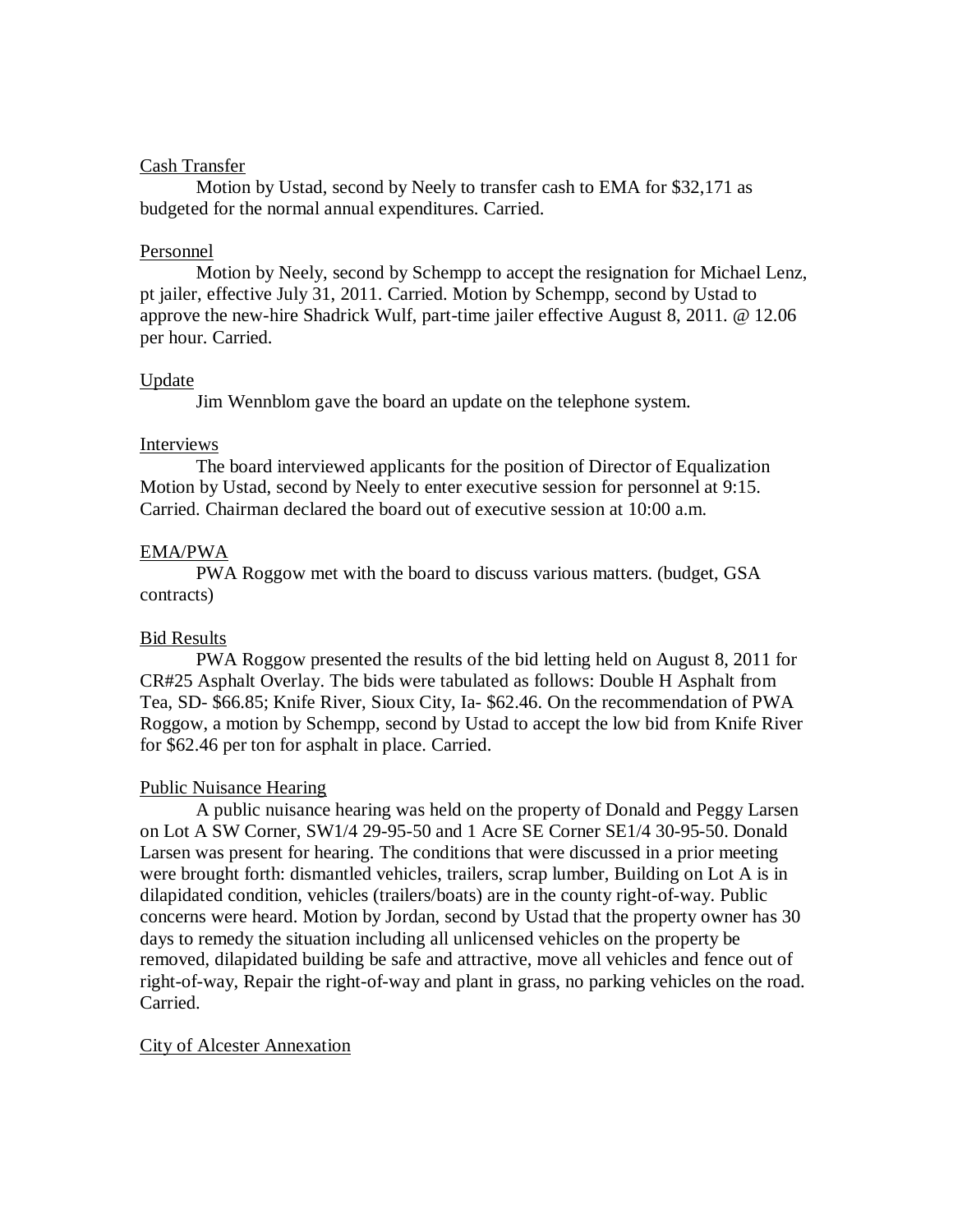Discussion took place on request for resolution of annexation from Alcester City. The board is in favor of this resolution as long as Alcester City accepts  $6<sup>th</sup>$  Street as a city street to the city limit edge. The county will put 1.5 inch of overlay on the street.

### Executive Session

Motion by Schempp, second by Jordan to enter executive session to discuss legal matters at 11:43. Motion Carried. Chairman declared the board out of executive session at 11:55.

### Deny Claims

Motion by Jordan, second by Ustad to deny the claim 11-IRR007 from Avera McKennan. Carried.

Motion by Jordan, second by Schempp to deny the claim GG from Sanford. Carried.

### Extend the meeting

Motion by Ustad, second by Neely to extend the meeting until 12:15. Carried.

#### 2012 Budget

Board discussed 2012 budget requests.

#### Extend the meeting

Motion by Schempp, second by Ustad to extend the meeting until 12:30. Carried.

#### 2012 Provisional Budget

Board continued to discuss 2012 budget requests. Motion by Ustad, second by Schempp to approve the provisional budget with suggested changes. Carried. Provisional budget will be published, with a hearing on September 6 at 9:00 a.m.

#### Claims

Motion by Ustad, second by Neely to approve the claims as follows. Carried: The following claims have been audited, approved and warrants drawn on the same: Bi-Weekly payroll for 08-12-11: Auditor \$147.00;Treasurer \$191.63; Data Processing \$210.00; State & Attorney \$491.80; Public Building \$754.00; Assessors \$598.50; Register of Deeds \$587.58; Sheriff \$28,410.98; Nurse \$159.75; WIC \$282.23; Extension \$1,166.13; Weed \$2,990.29; Highway \$19,780.10; EMA \$2,318.52. Accurate Reporting Inc (Transcripts) \$479.95;Alcester Fire Dept (Fire Ins Trust) \$4,863.76;Alcester Union (Ads) \$261.88;Alliance Communication (Phone) \$477.55; Am San (Supplies) \$978.14;Artic Ice (Ice) \$45.00;Barnes Distribution (Supplies) \$178.92;Beresford Fire Dept (Fire Ins Trust) \$6,694.01;BioSystems Inc (Repairs) \$2,490.05;Bob Barker Company (Supplies) \$517.05;Boyer Trucks Sioux Falls (Sup/Rep) \$1,491.89;Brian L Wells (Maint) \$378.90;Campbell Supply (Const/Sup) \$296.88; Cartridge World (Supplies) \$145.92;Charlie Zook Motors (Repairs) \$156.50;Chesterman Co (Water) \$126.25;City Of Alcester (Utilities) \$76.43;Claritus (Supplies) \$73.71; Community Health Clinic (Care) \$103.35;Cornhuskers International (Supplies) \$102.80;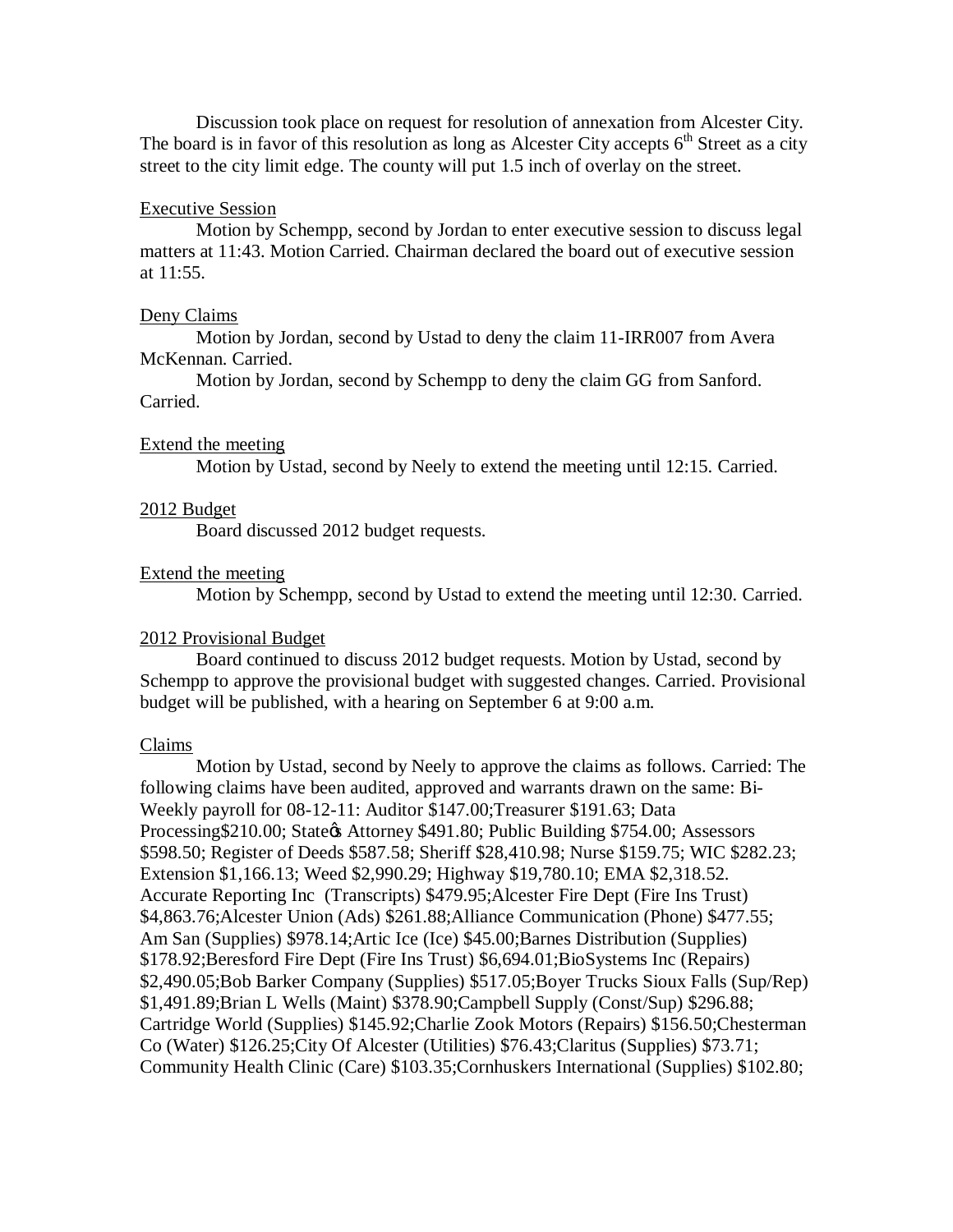Country Estates Truck Repair (Maint) \$280.87;Crop Production Services (Supplies) \$1,752.67;Dakota Diesel Service (Supplies) \$4302.00;Dakota Dunes CID (Flood) \$31,274.81;Dakota Dunes North Sioux (Ads) \$296.42;Douglas Irwin (Clothing Allow) \$33.98;Electrical Engineering & E (Maint) \$53.77;Elk Point Fire District (Fire Ins Trust) \$8,395.17;Fullerton Building Center (Supplies) \$154.85;General Equipment & Supplies (Repairs) \$152.19;Hickory Tech (Phone) \$122.70;Hudson Fire Department (Fire Ins Trust) \$149.83;Hydraulic Sales (Repairs) \$173.00;Jacks Uniform & Equip (Supplies) \$89.95;James A Parks (Return) \$20.00;Janet Lingle (Mileage) \$102.12;Janitor Depot Inc (Supplies) \$178.40;Jeff's Lawn Care Inc (Lawn Care) \$660.00;Jefferson Fire Dept (Fire Ins Trust) \$5,271.76;Jim's Water (Repair) \$85.00;Jones Food Center (Supplies) \$84.46; Kennedy Pier & Knoff LLP (MI Ct Appt Atty) \$149.40;Knife River Midwest, L.L.C (Hwy Const) \$61,828.82;Knology (Phone/Int) \$208.19;L G Everist Inc (Supplies) \$223.05;Lawson Products Inc (Supplies) \$100.99;Leader Courier (Ads) \$302.65; Lincoln County (Reimb MI) \$149.38;Mary Anne Meyer CSR RDR (Transcripts) \$102.00;Michael Todd & Company (Sup/Const) \$107.74;Microfilm Imaging System (Rental) \$75.00;MidAmerican Energy Co (Utilities) \$79.19;Midwest Radiator & Exhaust (Repairs) \$75.00;North Sioux City Fire Dept (Fire Ins Trust) \$18,791.18;Novelty Machine & Supply (Repair) \$131.46;Office Depot (Supplies) \$179.16;Office Elements (Supplies) \$37.99;Ollies Drive Inn (Meals For Jail) \$8,740.75;Olson Welding (Ditch Supplies) \$250.00;Pedersen Machine (Rep/Maint) \$1,230.65;Perkins Office Solutions (Supplies) \$238.30;Peterson, Stuart, Rumpca & Rasmussen (Mileage) \$222.00;Pioneer Drug (Drugs) \$1,667.05;Powerplan (Sup/Rep) \$139.43;Quality Appliance & Parts (Repair) \$437.37;Qwest (Phone) \$972.76;Qwest (Phone) \$2.84;Rachel Bonine (Mileage) \$98.42;Redwood Toxicology Lab (BL Draw) \$110.00;Royal Car Wash (Supplies) \$59.50;Sam& Club (Supplies) \$1,263.33;Sanford USD Medical Center (BL Draw) \$402.00;Select Parts Inc (Repairs) \$175.00;Servall Towel & Linen (Service) \$58.60; Shi International (Maint) \$562.21;Sioux Equipment (Repairs) \$22.62;Sioux Laundry Inc (Wash For Jail) \$477.90;Siouxland Humane Society (Care) \$37.00;Siouxland Trailer Sales (Repairs) \$102.02;Southeast Farmers Elevator (Supplies) \$22,445.37;St Luke's Home Care (Supplies) \$297.10;Stan Houston Equipment (Supplies) \$33.50;State Bank Of Alcester (Payment) \$3,931.78;State Treasurer (Aug State Remit) \$190,726.53; Sturdevant's Auto Parts (Rep/Maint) \$1,206.30;Thomson West (Supplies) \$690.00; Union Co. Fair Board (Fair Expense) \$8,000.00;Union County (Maint) \$8,970.73; Union County Health Foundation (Supplies) \$33.00;Verizon Wireless (Phone) \$639.67;Vermillion Ford (Maint) \$1,152.14;Volunteers Of America (Care) \$8,800.00; West Akron Fire Dept (Fire Ins Trust) \$1,936.28;Western Disposal Inc (Maint) \$416.00.

### Executive Session

Motion by Neely, second by Schempp to enter executive session to discuss personnel at 12:25. Carried. The Chairman declared them out of executive session at 12:37 a.m.

#### Personnel

The Chairman will move forward with an offer for the Director of Equalization position.